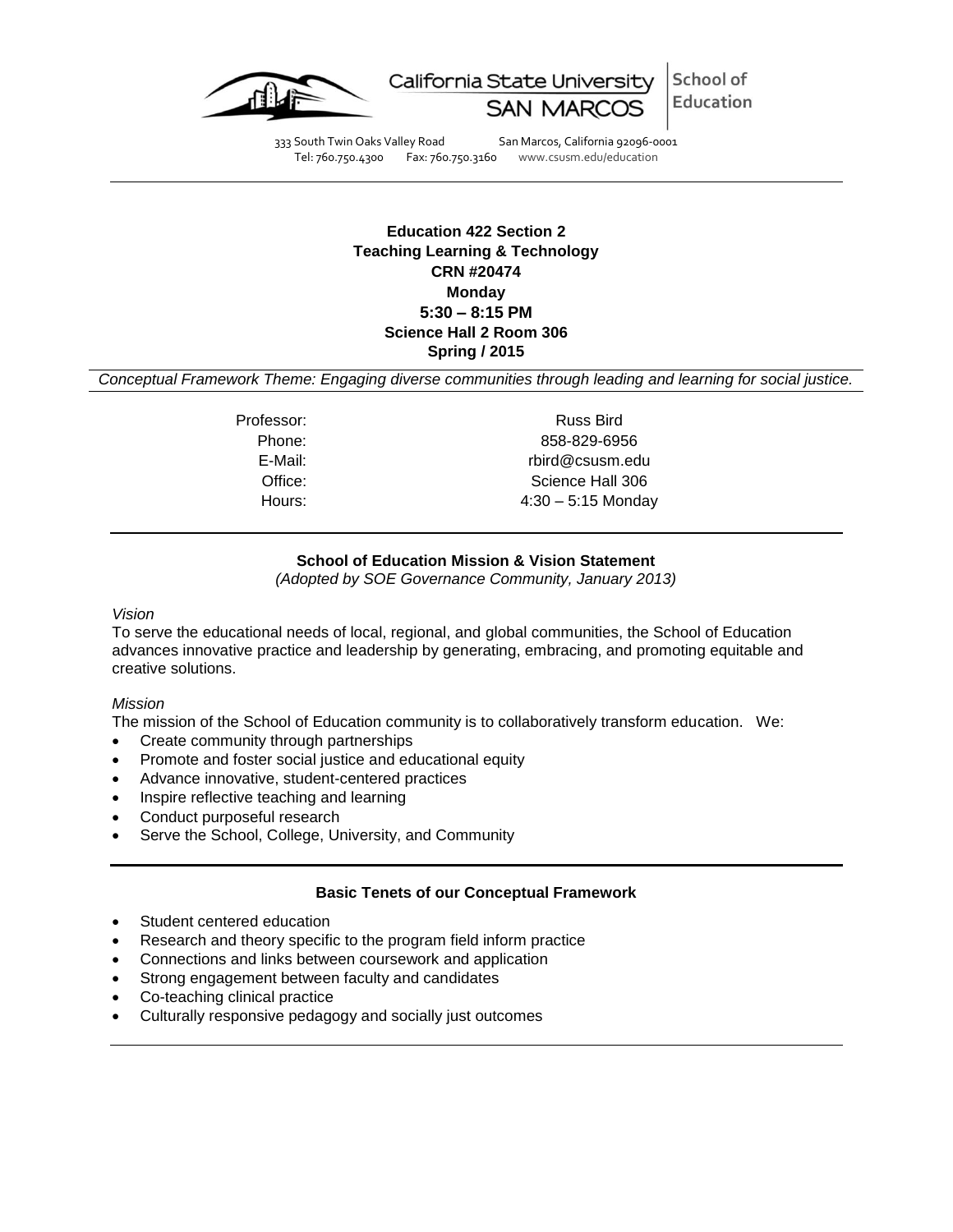# **COURSE DESCRIPTION**

This course focuses on knowledge and skills necessary to apply education-oriented productivity tools, graphic organizers, database and spreadsheets, presentation tools, school-appropriate multimedia tools, and communication tools. *The course meets the technology prerequisite skill requirement for entering the credential program.*

This three-unit course fulfills the technology competencies as identified by the California Commission on Teacher Credentialing (CCTC) and the School of Education's Teacher Performance Expectations (TPEs) in technology.

The EDUC 422 course prepares teacher candidates to apply specific educational technology-based applications in methods courses for implementation in teaching and learning with students as well as to their own professional growth. When entering the teacher education program, School of Education faculty assume teacher candidates have competency in the applications covered in this course, and, therefore, will make assignments requiring teacher candidates to apply these skills.

### **Course Prerequisites**

Students need to have basic computing knowledge and skills such as word processing, file and folder organization and storage, and e-mail and the Internet, It is recommended that students complete a fundamental computer literacy course with a grade B or higher in the last 12 months.

# **Course Objectives**

Teacher candidates will demonstrate competency in:

- Meeting the National Educational Technology Standards for Teachers (NETS•T) outlined below at a basic level of proficiency;
- Using a variety of educational technology tools that are applied in teaching and learning within the credential program and used in public school settings; and
- Setting up an electronic portfolio using Taskstream and demonstrating proficiencies in all five areas of NETS•T.

Completing the class with a B- to allow entrance into the Teacher Credentialing program

# **Required Texts**

There is no required text for this course. Instead, you will need the following:

- ISTE online student membership \$49
- Taskstream membership: [http://www.taskstream.com.](http://www.taskstream.com/)

#### **Authorization to Teach English Learners**

This credential program has been specifically designed to prepare teachers for the diversity of languages often encountered in California public school classrooms. The authorization to teach English learners is met through the infusion of content and experiences within the credential program, as well as additional coursework. Candidates successfully completing this program receive a credential with authorization to teach English learners.

*(Approved by CCTC in SB 2042 Program Standards, August 02)*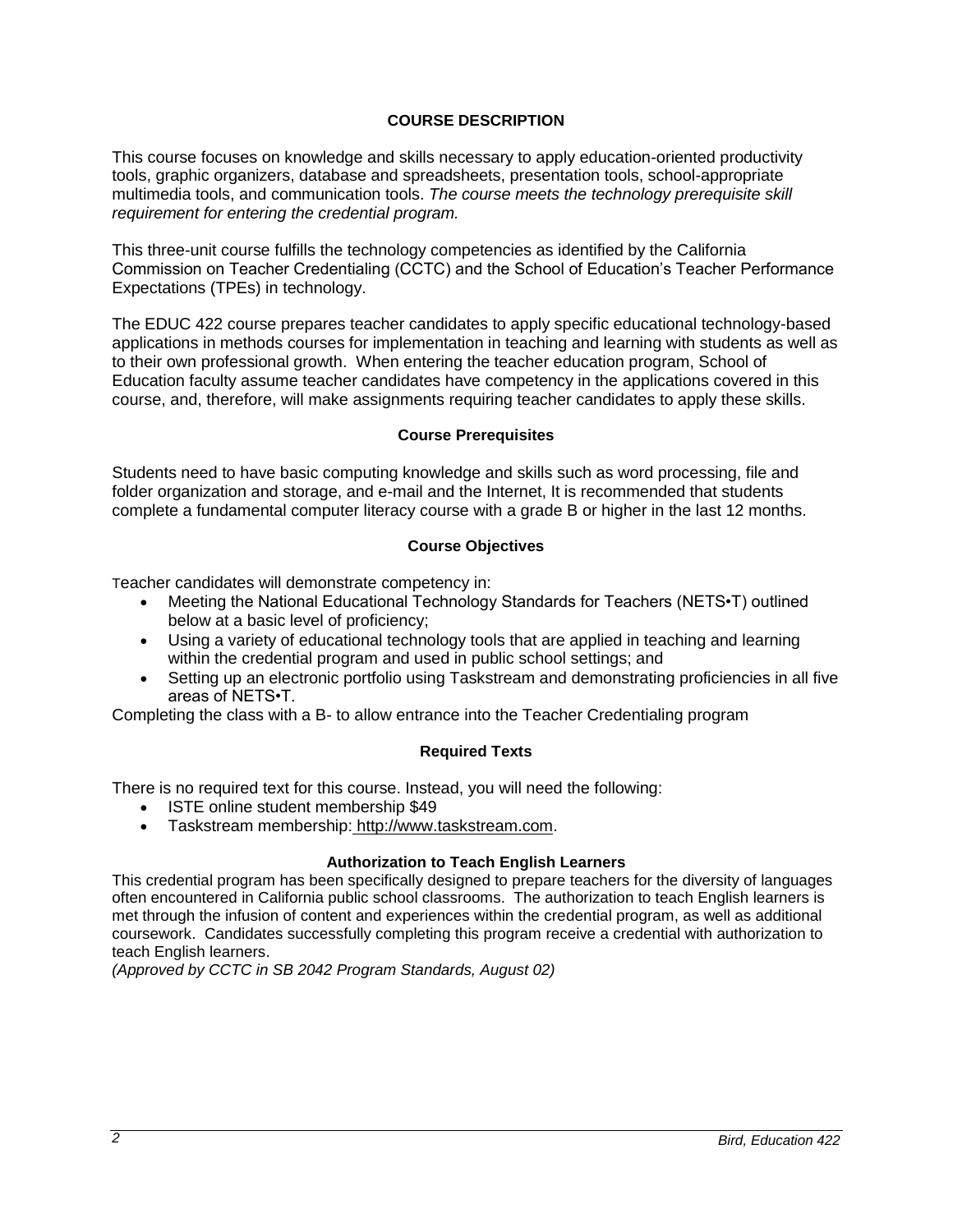# **STUDENT LEARNING OUTCOMES**

### **Teacher Performance Expectation (TPE) Competencies**

The course objectives, assignments, and assessments have been aligned with the CTC standards for Credential. This course is designed to help teachers seeking a California teaching credential to develop the skills, knowledge, and attitudes necessary to assist schools and district in implementing effective programs for all students. The successful candidate will be able to merge theory and practice in order to realize a comprehensive and extensive educational program for all students. You will be required to formally address the following TPEs in this course:

- TPE 14: CSUSM Educational Technology- within TPE 14 there are 5 areas:
	- **I. Facilitate and Inspire Student Learning and Creativity**
	- **II. Design and Develop Digital-Age Learning Experiences and Assessments**
	- **III. Model Digital-Age Work and Learning**
	- **IV. Promote and Model Digital Citizenship and Responsibility**
	- **V. Engage in Professional Growth and Leadership**

### **California Teacher Performance Assessment (CalTPA)**

Beginning July 1, 2008 all California credential candidates must successfully complete a state-approved system of teacher performance assessment (TPA), to be embedded in the credential program of preparation. At CSUSM this assessment system is called the CalTPA or the TPA for short.

To assist your successful completion of the TPA, a series of informational seminars are offered over the course of the program. TPA related questions and logistical concerns are to be addressed during the seminars. Your attendance to TPA seminars will greatly contribute to your success on the assessment.

Additionally, SOE classes use common pedagogical language, lesson plans (lesson designs), and unit plans (unit designs) in order to support and ensure your success on the TPA and more importantly in your credential program.

The CalTPA Candidate Handbook, TPA seminar schedule, and other TPA support materials can be found on the SOE website:<http://www.csusm.edu/education/CalTPA/ProgramMaterialsTPA.html>

# **GENERAL CONSIDERATIONS**

#### **Assessment of Professional Dispositions**

Assessing a candidate's dispositions within a professional preparation program is recognition that teaching and working with learners of all ages requires not only specific content knowledge and pedagogical skills, but positive attitudes about multiple dimensions of the profession. The School of Education has identified six dispositions – social justice and equity, collaboration, critical thinking, professional ethics, reflective teaching and learning, and life-long learning—and developed an assessment rubric. For each dispositional element, there are three levels of performance - *unacceptable*, *initial target*, and *advanced target*. The description and rubric for the three levels of performance offer measurable behaviors and examples.

The assessment is designed to provide candidates with ongoing feedback for their growth in professional dispositions and includes a self-assessment by the candidate. The dispositions and rubric are presented, explained and assessed in one or more designated courses in each program as well as in clinical practice. Based upon assessment feedback candidates will compose a reflection that becomes part of the candidate's Teaching Performance Expectation portfolio. Candidates are expected to meet the level of *initial target* during the program.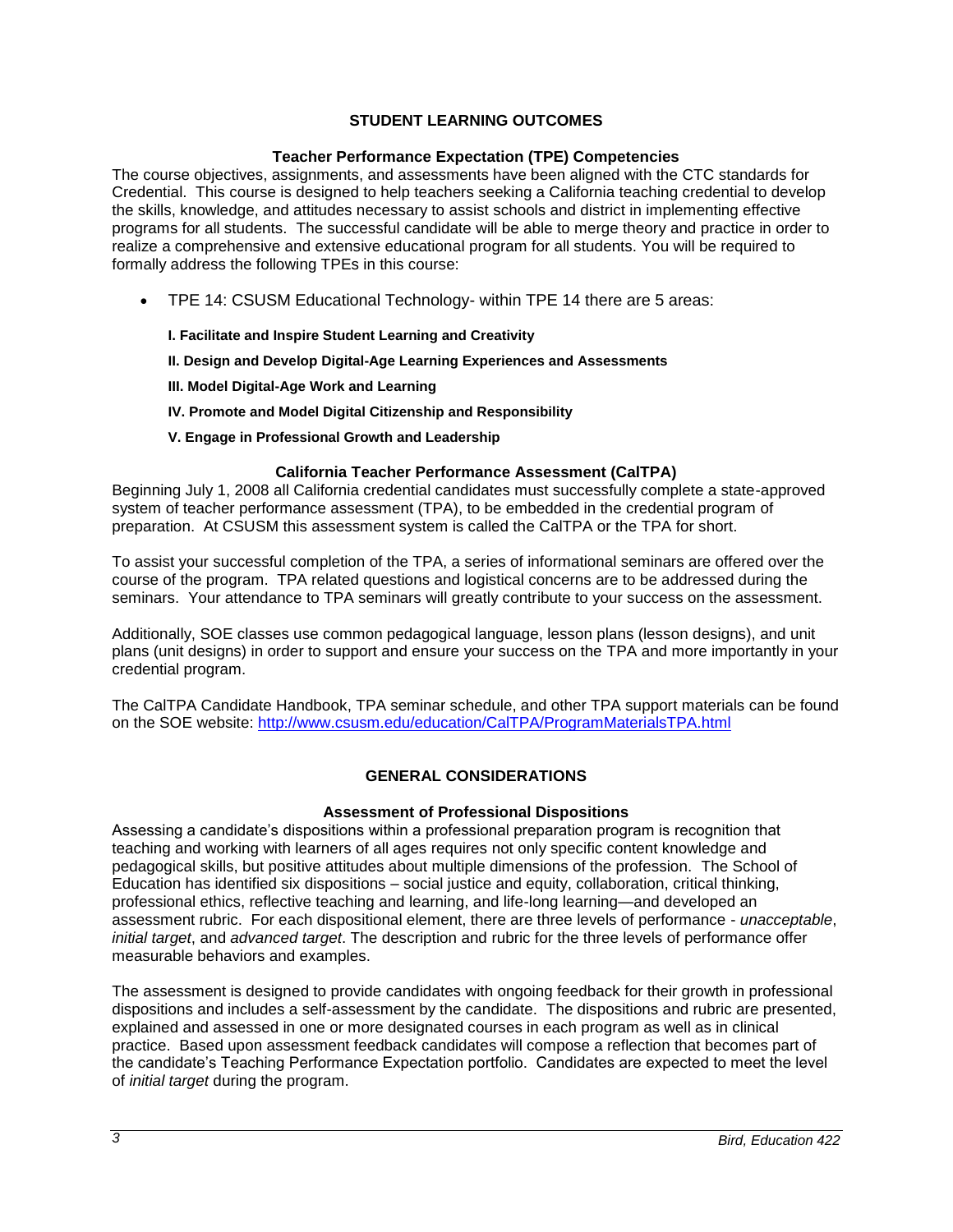#### **School of Education Attendance Policy**

Due to the dynamic and interactive nature of courses in the School of Education, all candidates are expected to attend all classes and participate actively. At a minimum, candidates must attend more than 80% of class time, or s/he may not receive a passing grade for the course at the discretion of the instructor. Individual instructors may adopt more stringent attendance requirements. Should the candidate have extenuating circumstances, s/he should contact the instructor as soon as possible. *(Adopted by the COE Governance Community, December, 1997).*

#### **Students with Disabilities Requiring Reasonable Accommodations**

Candidates with disabilities who require reasonable accommodations must be approved for services by providing appropriate and recent documentation to the Office of Disable Student Services (DSS). This office is located in Craven Hall 4300, and can be contacted by phone at (760) 750-4905, or TTY (760) 750-4909. Candidates authorized by DSS to receive reasonable accommodations should meet with their instructor during office hours or, in order to ensure confidentiality, in a more private setting.

### **All University Writing Requirement**

The CSUSM writing requirement of 2500 words is met through the completion of course assignments. Therefore, all writing will be looked at for content, organization, grammar, spelling, and format. The university writing requirement of 2500 words will be fulfilled through the taskstream and journal writing assignments

### **CSUSM Academic Honesty Policy**

"Students will be expected to adhere to standards of academic honesty and integrity, as outlined in the Student Academic Honesty Policy. All written work and oral presentation assignments must be original work. All ideas/materials that are borrowed from other sources must have appropriate references to the original sources. Any quoted material should give credit to the source and be punctuated with quotation marks.

Students are responsible for honest completion of their work including examinations. There will be no tolerance for infractions. If you believe there has been an infraction by someone in the class, please bring it to the instructor's attention. The instructor reserves the right to discipline any student for academic dishonesty in accordance with the general rules and regulations of the university. Disciplinary action may include the lowering of grades and/or the assignment of a failing grade for an exam, assignment, or the class as a whole."

Incidents of Academic Dishonesty will be reported to the Dean of Students. Sanctions at the University level may include suspension or expulsion from the University.

#### **Plagiarism:**

As an educator, it is expected that each candidate will do his/her own work, and contribute equally to group projects and processes. Plagiarism or cheating is unacceptable under any circumstances. If you are in doubt about whether your work is paraphrased or plagiarized see the Plagiarism Prevention for Students website [http://library.csusm.edu/plagiarism/index.html.](http://library.csusm.edu/plagiarism/index.html) If there are questions about academic honesty, please consult the University catalog.

# **Use of Technology**

Candidates are expected to demonstrate competency in the use of various forms of technology (i.e. word processing, electronic mail, Moodle, use of the Internet, and/or multimedia presentations). Specific requirements for course assignments with regard to technology are at the discretion of the instructor. Keep a digital copy of all assignments for use in your teaching portfolio. All assignments will be submitted online, and some will be submitted in hard copy as well. Details will be given in class.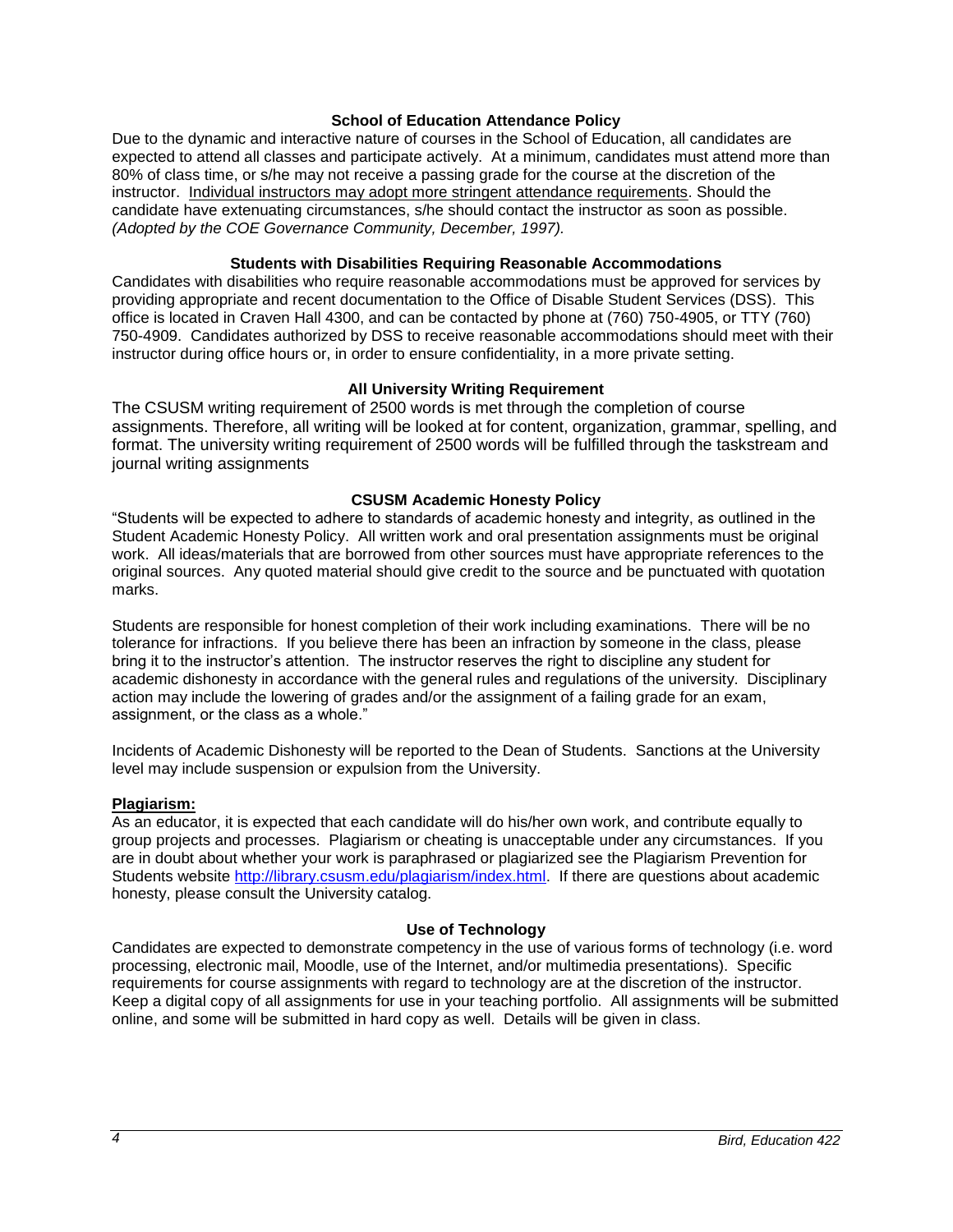### **Electronic Communication Protocol**

Electronic correspondence is a part of your professional interactions. If you need to contact the instructor, e-mail is often the easiest way to do so. It is my intention to respond to all received e-mails in a timely manner. Please be reminded that e-mail and on-line discussions are a very specific form of communication, with their own nuances and etiquette. For instance, electronic messages sent in all upper case (or lower case) letters, major typos, or slang, often communicate more than the sender originally intended. With that said, please be mindful of all e-mail and on-line discussion messages you send to your colleagues, to faculty members in the School of Education, or to persons within the greater educational community. All electronic messages should be crafted with professionalism and care. Things to consider:

- Would I say in person what this electronic message specifically says?
- How could this message be misconstrued?
- Does this message represent my highest self?
- Am I sending this electronic message to avoid a face-to-face conversation?

In addition, if there is ever a concern with an electronic message sent to you, please talk with the author in person in order to correct any confusion.

# **COURSE REQUIREMENTS**

| Assignment          | Description                                                                                                                        |                |           |  |
|---------------------|------------------------------------------------------------------------------------------------------------------------------------|----------------|-----------|--|
|                     | Note: All assignments must be submitted to receive a passing grade.                                                                |                |           |  |
| Professional        | Teacher candidates are expected to have a positive disposition                                                                     | 5              | <b>On</b> |  |
| <b>Dispositions</b> | toward teaching and learning. They should help each other and                                                                      |                | Going     |  |
|                     | create a positive classroom environment for everyone. This means                                                                   |                |           |  |
|                     | having a positive attitude in class, being on time and actively                                                                    |                |           |  |
|                     | engaged in discussions and activities both in class and online.                                                                    |                |           |  |
| <b>Discussion</b>   | The purpose of this assignment is for students to introduce                                                                        | $\overline{2}$ |           |  |
| Introduction        | themselves, to demonstrate the ability to contribute to online                                                                     |                |           |  |
|                     | discussion boards, and to apply Netiquette in the process.                                                                         |                |           |  |
| $ISTE -$            | Proof that the students have signed up for the class requirements                                                                  | $\overline{2}$ |           |  |
| Taskstream          |                                                                                                                                    |                |           |  |
| sign up             |                                                                                                                                    |                |           |  |
| File                | The purpose of this assignment is for the candidates to demonstrate                                                                | $\overline{2}$ |           |  |
| Organization        | minimal level of expertise in saving and organizing files in folders set u                                                         |                |           |  |
| <b>Print Screen</b> | on their Google drive account                                                                                                      |                |           |  |
| Interactive<br>Tour | Through use of a web-based resource/tool, students will organize                                                                   | 4              |           |  |
|                     | and manage online resources for projects and share with others.<br>This tool will allow students to continue to organize and share |                |           |  |
|                     | resources throughout COE program experiences. The assignment                                                                       |                |           |  |
|                     | requires evaluation and review of educational web sites and                                                                        |                |           |  |
|                     | reflection on classroom use.                                                                                                       |                |           |  |
| Statement of        | The purpose of this assignment is to learn how to scan and to upload                                                               | $\overline{2}$ |           |  |
| Your Own            | a file stating that all the work in their portfolio is their own work.                                                             |                |           |  |
| <b>Work</b>         |                                                                                                                                    |                |           |  |
| Classroom           | Through the use of Microsoft word students created a classroom                                                                     | 5              |           |  |
| Newsletter          | newsletter written to parents. The newsletter will include high-level                                                              |                |           |  |
|                     | word processing skills, such as table layout, bullet formatting and                                                                |                |           |  |
|                     | graphic alignment.                                                                                                                 |                |           |  |
| Data                | Students use a spreadsheet in a variety of ways to organize and                                                                    | 4              |           |  |
| Organization        | present information. Students reflect on educationally appropriate                                                                 |                |           |  |
|                     | uses of a spreadsheet tool and differentiate between various tools                                                                 |                |           |  |
|                     | for organizing information.                                                                                                        |                |           |  |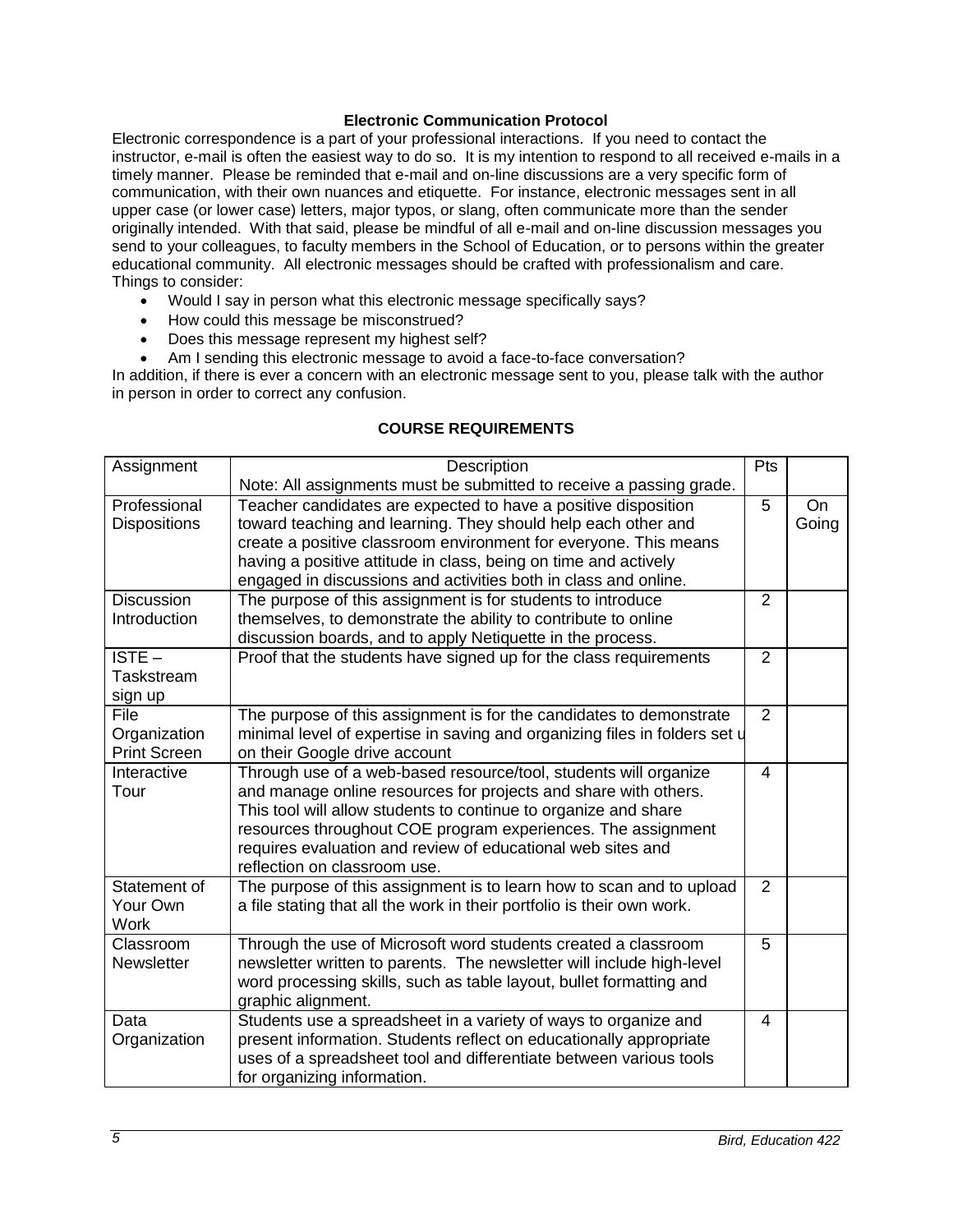| Assignment                            | Description                                                                                                                                                                                                                                                                                                                                                                      | Pts            |  |
|---------------------------------------|----------------------------------------------------------------------------------------------------------------------------------------------------------------------------------------------------------------------------------------------------------------------------------------------------------------------------------------------------------------------------------|----------------|--|
|                                       | Note: All assignments must be submitted to receive a passing grade.                                                                                                                                                                                                                                                                                                              |                |  |
| Electronic<br>Grading                 | Students use an electronic grading program to create a professional<br>looking report on an individual student.                                                                                                                                                                                                                                                                  | 3              |  |
| Digital<br>Citizenship                | The purpose of this assignment is to become familiar with software<br>copyright laws. Students will share their learning after becoming<br>knowledgeable about various issues related to ISTE NETS for<br>Teachers, Standard VI. throughout the course and are submitted<br>near the end of the course for credit.                                                               | $\overline{4}$ |  |
| Teacher-Class<br>Website              | This project uses a template/tool on the web to create an activity for<br>students to explore concepts related to standards and specific<br>curriculum topics.                                                                                                                                                                                                                   | 5              |  |
| Taskstream #1                         | Students will start their use of the on-line portfolio and ask for<br>feedback from the instructor through this interface.                                                                                                                                                                                                                                                       | $\overline{2}$ |  |
| Presentation<br>Project               | Use presentation software to create a multimedia lesson related to a<br>California State Educational Standard. The presentation will include<br>narration, video and effects and will be accessible to all students<br>through a class website.                                                                                                                                  | 10             |  |
| Presentation<br>Project<br>Reflection | After viewing other students presentations student will reflect on<br>what they learned and how they plan to use presentations in their<br>classroom.                                                                                                                                                                                                                            | $\overline{2}$ |  |
| Graphic<br>Organizer                  | This project involves the use of concept-mapping software for<br>brainstorming an educational topic using text and graphics. The<br>activity will provide an opportunity to consider this application for<br>support of writing with students in K-12 classrooms.                                                                                                                | 4              |  |
| Internet<br><b>Treasure Hunt</b>      | Students will create an online interactive activity that will lead their<br>students through a learning activity related to a California State<br>Educational Standard accessible to all through a class website                                                                                                                                                                 | 4              |  |
| Curriculum<br>Web Site<br>Review      | This project involves the review of curriculum educational websites. Th<br>purpose of the project is to demonstrate understanding of the website<br>terms of student academic content standards and reflecting on the us<br>interface and characteristics of the website for educational purposes.                                                                               | 4              |  |
| Google Earth<br>Tour                  | Students will create a customized tour using Google earth. The tour<br>will be created around a California State Educational Standard                                                                                                                                                                                                                                            | $\overline{4}$ |  |
| Video Project                         | Students will work in groups to complete a digital video of how to<br>teach a concept they know well. The video will be uploaded to<br>Google Drive for viewing                                                                                                                                                                                                                  | 10             |  |
| Journals 1-10                         | Students reflect on course readings and activities from journals<br>selected by the instructor. This activity is done in Google Drive and<br>shared with other students and the instructor through Google Drive.<br>Journals will cover a variety of topics including Universal Design in<br>Education, Adaptive Technologies, Data Driven curriculum design<br>and many others. | 10             |  |
| Artifact<br><b>Tracking Sheet</b>     | Download the Tracking Sheet from Electronic Portfolio page of<br>School of Education web site begin to fill it in. Put in all your artifacts<br>to date.                                                                                                                                                                                                                         | $\overline{2}$ |  |
| Taskstream<br>Portfolio               | Students will use tools in Taskstream including Rubrics and upload<br>artifacts from this course into an online portfolio that will be used<br>throughout their credentialing program                                                                                                                                                                                            | 25             |  |
|                                       | Total                                                                                                                                                                                                                                                                                                                                                                            | 115            |  |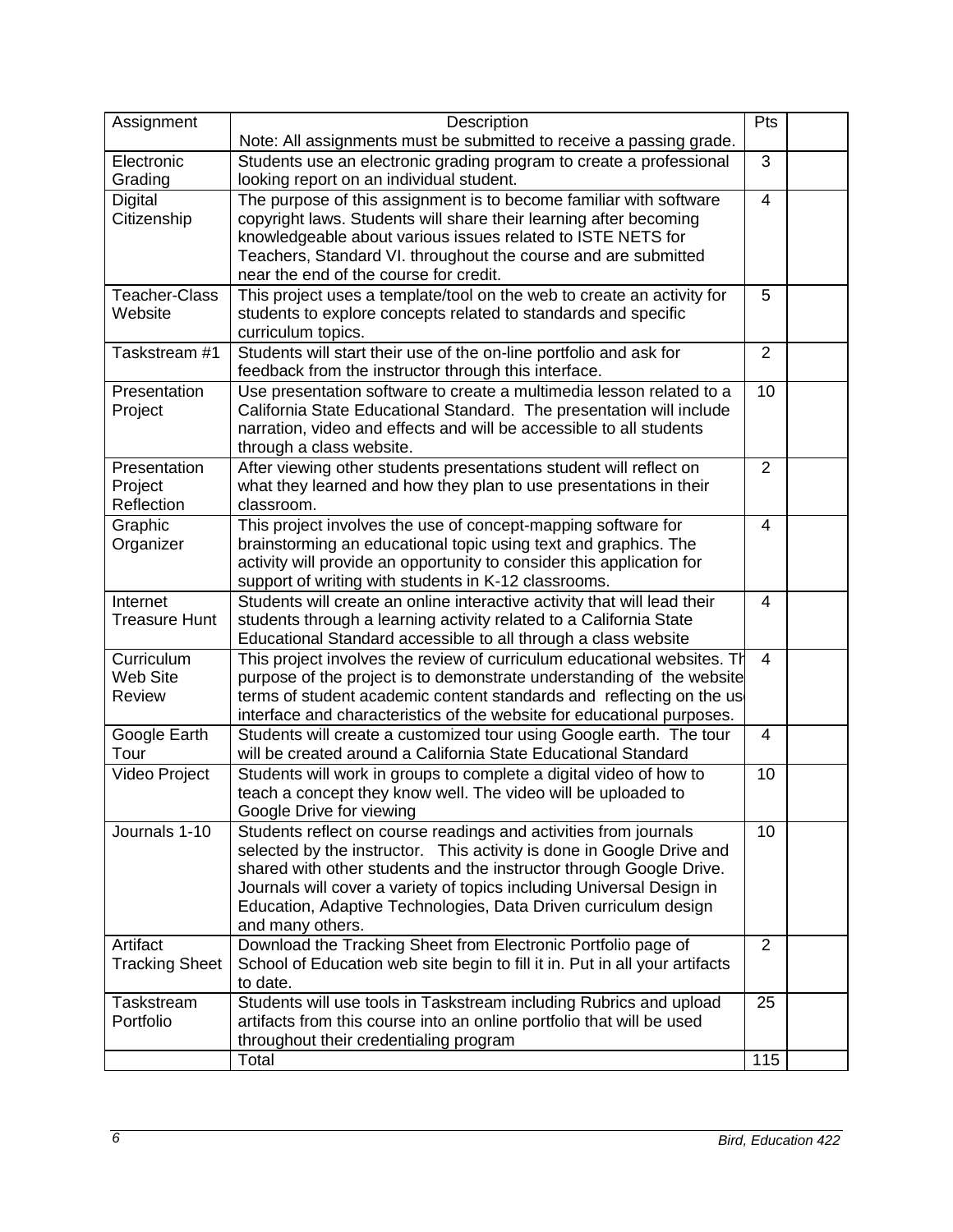# **Grading Standards**

Final grades are calculated on the standard of:

A: 93% - 100% | A-: 90% - 92.9% | B+: 87% - 89.9% | B: 83% - 86.9% | B-: 80% - 82.9% | C+: 77% - 79.9% | C: 73% - 76.9% | C-: 70% - 72.9% | D: 60% - 69.9% | F: below 60 Failure to complete this course with a grade of C+ or higher will prohibit a teacher candidate from entering a teaching credential program.

I **do** accept late work at a 1 point penalty